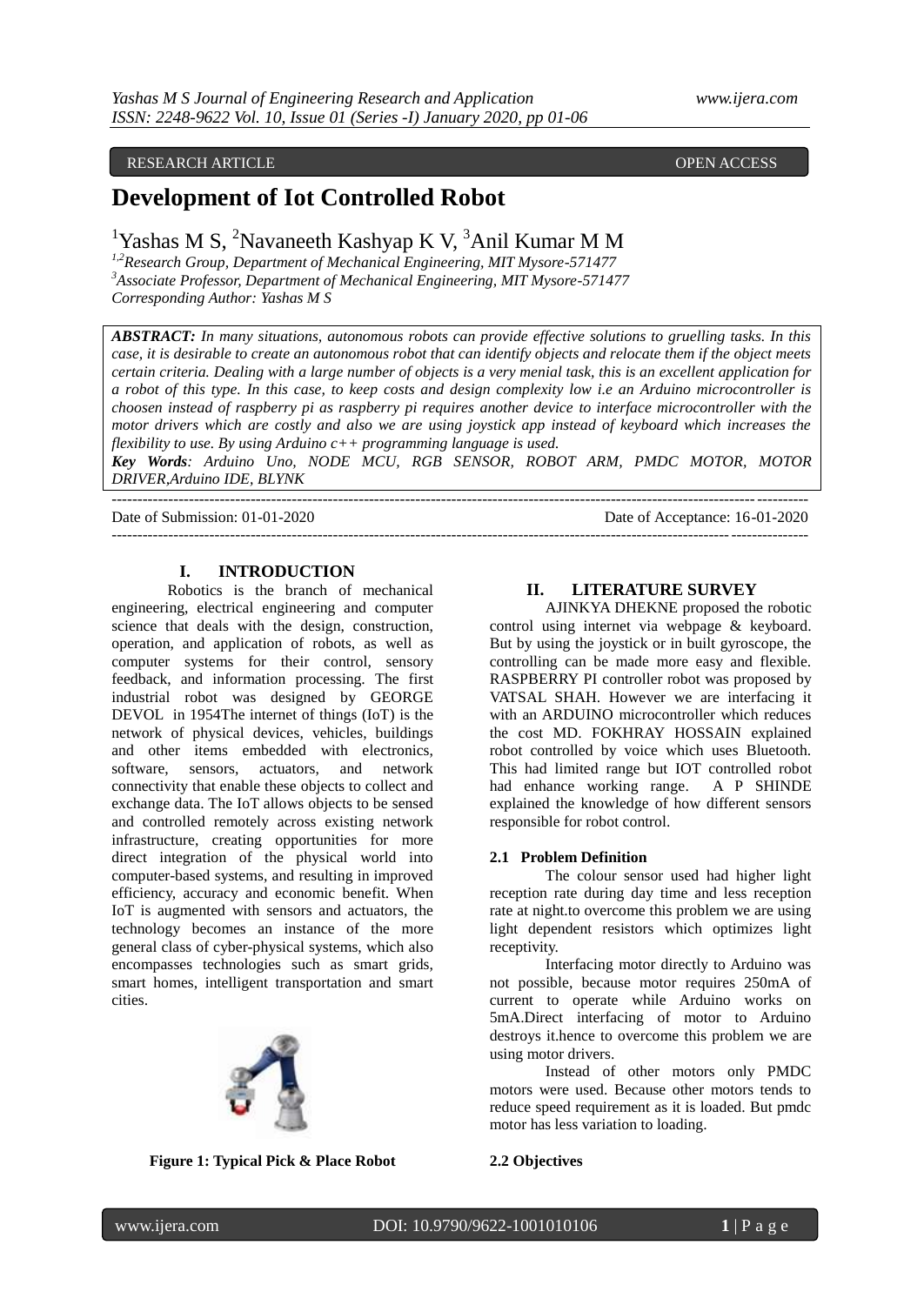This system is very beneficial for places where there is a need to pick an object move it and place it to some other place safely. If the object is being picked by a human, there is a risk of damage to the object which is avoided by this system.

- The main objective of Colour Identification is to sort the object according to their colour using a colour sensor and also to sort the object to the station accordingly.
- To control the displacement of the robotic arm so that the arm can be used pick and place the element from any source to destination
- The objective of the system to perform repetitive tasks over long period of time which is achieved ineffectively by human.



**Block diagram of the system**

When the operator issues a command from the Joystick control to the robotic vehicle all necessary tasks will be carried out by sending signals to the microcontroller via IOT. The microcontroller then issues command to the respective channels that makes up the communication links. The electric motor response will depend on the type of command issued and the direction, speed and motion of the motor is regulated by the microcontrollerThe robotic arm has five degrees of freedom. It is made of various links forming an open chain. The arrangement of these links depends on the adopted design. The arm has a rotating base that is resting on the upper region of the vehicle. The arm terminates with a gripper or a specialized tool holder,it has five degrees of freedom.The first three links of the arm form the body and which helps to place the tool holder at the desired position at a location inside the workspace or environment. The remaining three links make up the wrist of the robotic arm and are used to define the orientation of the robotic arm end points. For the purpose of analysis, the robotic arm will made of joints, which will be named as gripper, wrist, shoulder, and base.



**FIG 2:ROBOT PARTS**

### **3.1SELECTION OF HARDWARE**

**ArduinoUno:**The Arduino Uno is microcontroller board based on the ATmega328. Arduino is an open-source, prototyping platform and its simplicity makes it ideal for hobbyists to use as well as professionals. The Arduino Uno has 14 digital input/output pins (of which 6 can be used as PWM outputs), 6 analog inputs, a 16 MHz crystal oscillator, a USB connection, a power jack, an ICSP header, and a reset button



**FIG 3: ARDUINO MICROCONTROLLER**

**Power (USB / Barrel Jack):**Every Arduino board needs a way to be connected to a power source. The Arduino UNO can be powered from a USB cable coming from computer or a wall power supply that is terminated in a barrel jack. The USB connection is also how you will load code onto your Arduino board.The recommended voltage supply should be in the range of 6-12V.**Pins 5V,** 

# **3.3V, GND, Analog, Digital, PWM** are used. **NODE MCU**



#### **FIG 4 : NODE MCU**

Node-MCU is an open source development board and firmware based in the widely used ESP8266 -12E Wi-Fi module. It allows you to program the ESP8266 Wi-Fi module with the simple and powerful LUA programming language or Arduino IDE.

- Finally, programable Wi-Fi module.
- Arduino-like (software defined) hardware IO.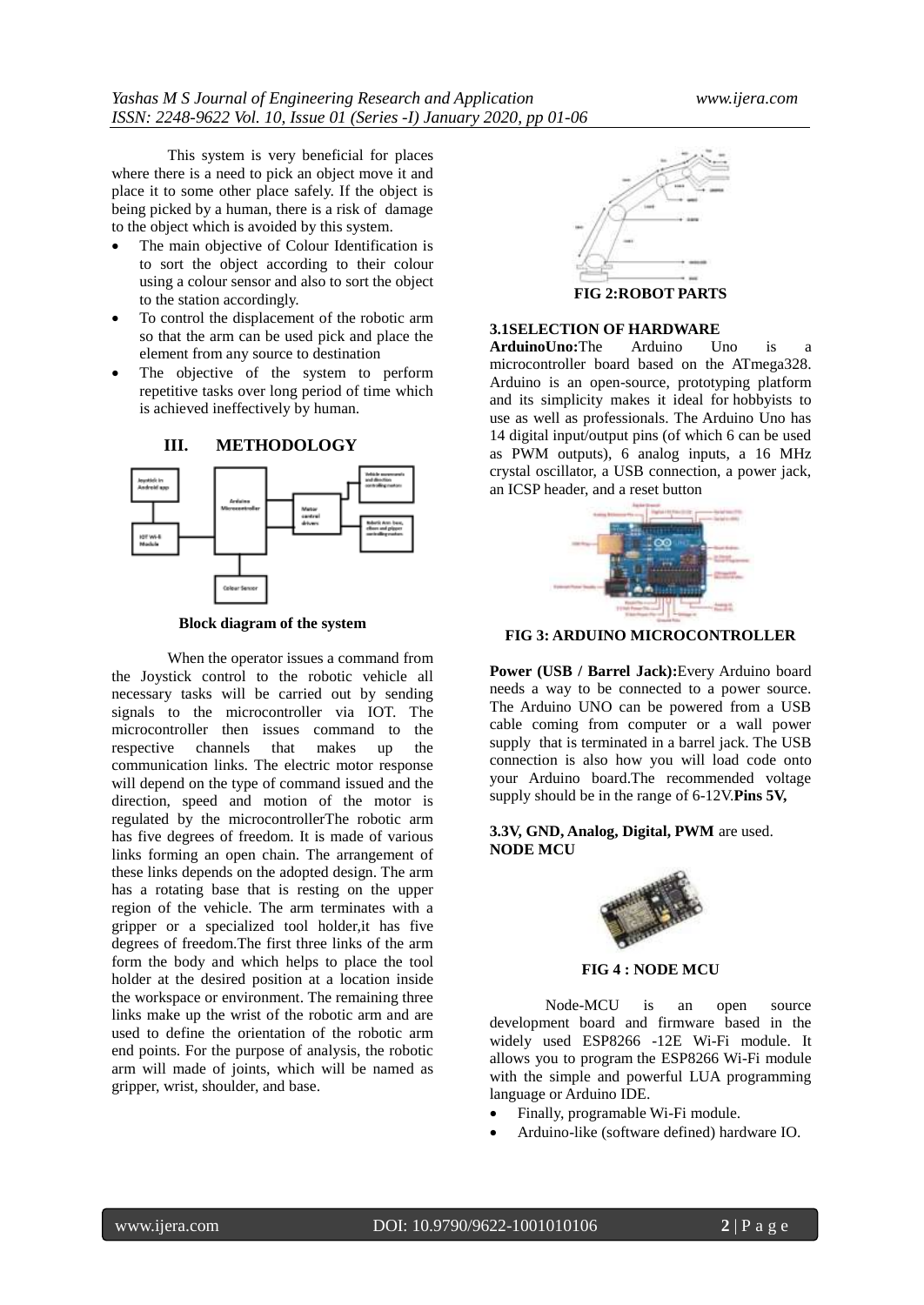- Can be programmed with the simple and powerful Lua programming language or Arduino IDE.
- USB-TTL included, plug & play.
- 10 GPIOs D0-D10, PWM functionality, IIC and SPI communication, 1-Wire and ADC A0 etc. all in one board.
- Event-driven API for network applications.
- PCB antenna.

#### **RGB SENSOR**

This section is used for detecting the colour of the object to be sorted. There are many colour sensing ICs available today. In this project TCS3200 is selected.



#### **FIG 5: RGB SENSOR**

The TCS3200 and TCS3210 programmable colour light-to-frequency converters that combine configurable silicon photodiodes and a current-to-frequency converter on a single monolithic CMOS integrated circuit. The output is a square wave with frequency directly proportional to light intensity. The light sensor works by shining a white light at an object and then recording the reflected colour. It can also record the intensity of the reflection (brightness). Through red, green and blue colour filters the photodiode converts the amount of light to current. The converter then converts the current to voltage which our arduino can read. The sensor also consists of four LED lights.The sensor has 10 pins S0, S1 are for setting the frequency and S2, S3 are for reading the color values. The **out** pin is supposed to give the output to a Arduino in the form of a square wave. The other pins are for powering the sensor.

### **ROBOT ARM:**

A robotic arm is a programmable mechanical arm, analogous with functionality of a human arm. The links of a robotic arm are interconnected by joints allowing either translational or rotational motion. Robotic arm has three segments namely base, elbow and gripper. Each segment has one degree of freedom which means it will have six movements. Motor will be used to move the robot arm and will be located at every joint of the robot arm.

# **MOTORS**

Permanent-magnet direct-current (PMDC) motor is used. DC Motor is inexpensive, small and powerful motors. These motors are flexible because both their direction and speed can be controlled; direction by polarity and speed by voltage. DC Motors are extensively used in robotics because of their lesser size and more energy output, they are excellent for d[riving the mechanical a](https://www.google.co.in/imgres?imgurl=https://images-na.ssl-images-amazon.com/images/I/414fRAKtr7L._SX425_.jpg&imgrefurl=https://www.amazon.in/Easy-Electronics-Gear-Motor-Geared/dp/B06XPC5Y7X&docid=SVoSnXudVUx0FM&tbnid=8CdqXZRxQtlN0M:&vet=10ahUKEwiF_N75lMXgAhXRGKYKHSO4AyAQMwhSKAUwBQ..i&w=425&h=304&bih=651&biw=1366&q=dc motor 300 rpm&ved=0ahUKEwiF_N75lMXgAhXRGKYKHSO4AyAQMwhSKAUwBQ&iact=mrc&uact=8)ssemblies.



**FIG 6:PMDC MOTOR**

300RPM 12V DC motors with Gearbox 3000RPM base motor 6mm shaft diameter with internal hole 125gm weight Same size motor available in various rpm 0.35kgcm torque No-load current =  $60$  mA(Max), Load current = 300 mA(Max)

#### **MOTOR DRIVER**

A push-pull high current, high voltage four channel driver, L298D is used to control the robotic arm The L298N is an integrated monolithic circuit in a 15- lead Multiwatt and PowerSO20 packages.

It is a high voltage , high current dual fullbridge driver de-signed to accept standard TTL logic level sand drive inductive loads such as relays, solenoids, DC and stepping motors.



Two enable inputs are provided to enable or disable the device independently of the in-put signals .The emitters of the lower transistors of each bridge are connected together rand the corresponding external terminal can be used for the connection of an external sensing resistor.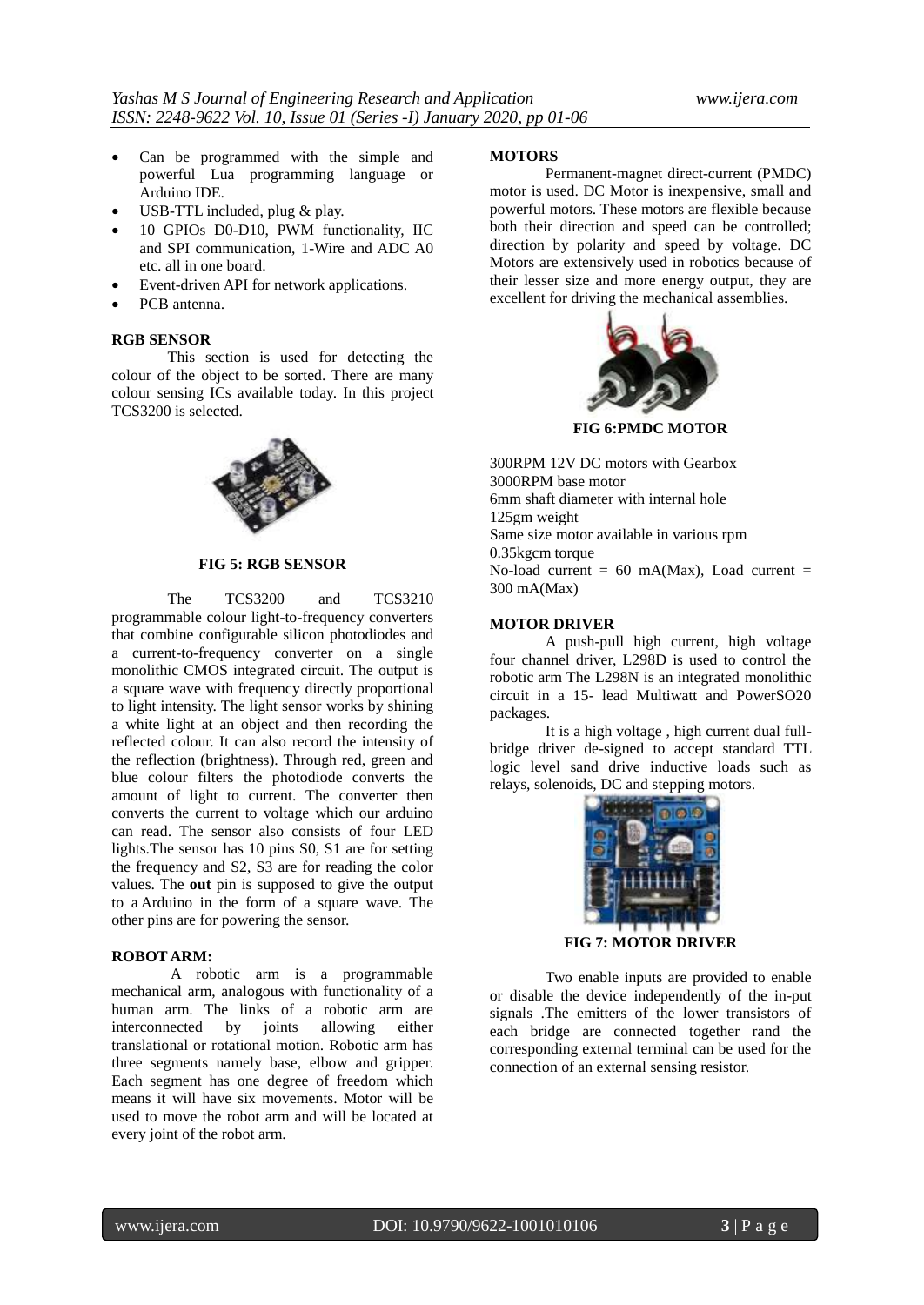# **3.2SOFTWARE REQUIREMENTS Arduino IDE**



**[FIG 8:Arduino IDE](https://www.theengineeringprojects.com/wp-content/uploads/2018/10/Introduction-to-Arduino-IDE-9.jpg)**

- Arduino IDE is an open source software that is mainly used for writing and compiling the code into the Arduino Module.
- It is easily available for operating systems like MAC, Windows, Linux and runs on the Java Platform that comes with inbuilt functions and commands that play a vital role for debugging, editing and compiling the code in the environment.
- A range of Arduino modules available including Arduino Uno, Arduino Mega, Arduino Leonardo, arduino micro and many more.
- The main code, also known as a sketch, created on the IDE platform will ultimately generate a Hex File which is then transferred and uploaded in the controller on the board.
- This environment supports both C and C++ languages.
- The IDE environment is mainly distributed into three sections.

# **BLYNK**



**FIG 9: BLYNK**

Blynk was designed for the Internet of Things. It can control hardware remotely, it can display sensor data, it can store data, vizualize it and do many other cool things.

- $\bullet$  Similar API & UI for all supported hardware & devices
- Connection to the cloud using:
- WiFi
- Bluetooth and BLE
- Ethernet
- GSM
- Set of easy-to-use Widgets
- Direct pin manipulation with no code writing
- Easy to integrate and add new functionality using virtual pins
- History data monitoring via Super Chart widget
- Device-to-Device communication using Bridge Widget

# **IV. PROGRAM**

#define BLYNK\_PRINT Serial #include <WiFi.h> #include <WiFiClient.h> #include <BlynkSimpleEsp32.h> char auth[] "f2817a8811824a428a29f238b3e44d42"; char ssid $[] = "vinay";$ char pass $[] =$  "9844131711"; const int ml1 =  $15$ ; const int ml $2 = 2$ ; const int  $mr1 = 4$ ; const int  $mr2 = 5$ : const int rot $1 = 18$ : const int rot $2 = 19$ ; const int elb $1 = 21$ ; const int  $elb2 = 22$ ; const int grip $1 = 23$ ; const int grip $2 = 13$ ; WidgetLCD lcd(V0);//virtual port number on app lcd data to be connect

//rotation//rotation//rotation BLYNK\_WRITE(V1) { int  $a = param[0].asInt();$ int  $b = param[1].asInt($ ; Serial.print(" $X =$ "); Serial.print(a); Serial.print(";  $Y =$ "); Serial.println(b); if(a<500 && b==1023) { digitalWrite(rot1, HIGH); digitalWrite(rot2,LOW); } else if(a>500 && b==0) { digitalWrite(rot1, LOW); digitalWrite(rot2,HIGH); } else if(a =  $512 \& 8 \& 0 = 512$ ) { digitalWrite(rot1, HIGH); digitalWrite(rot2, HIGH); } else {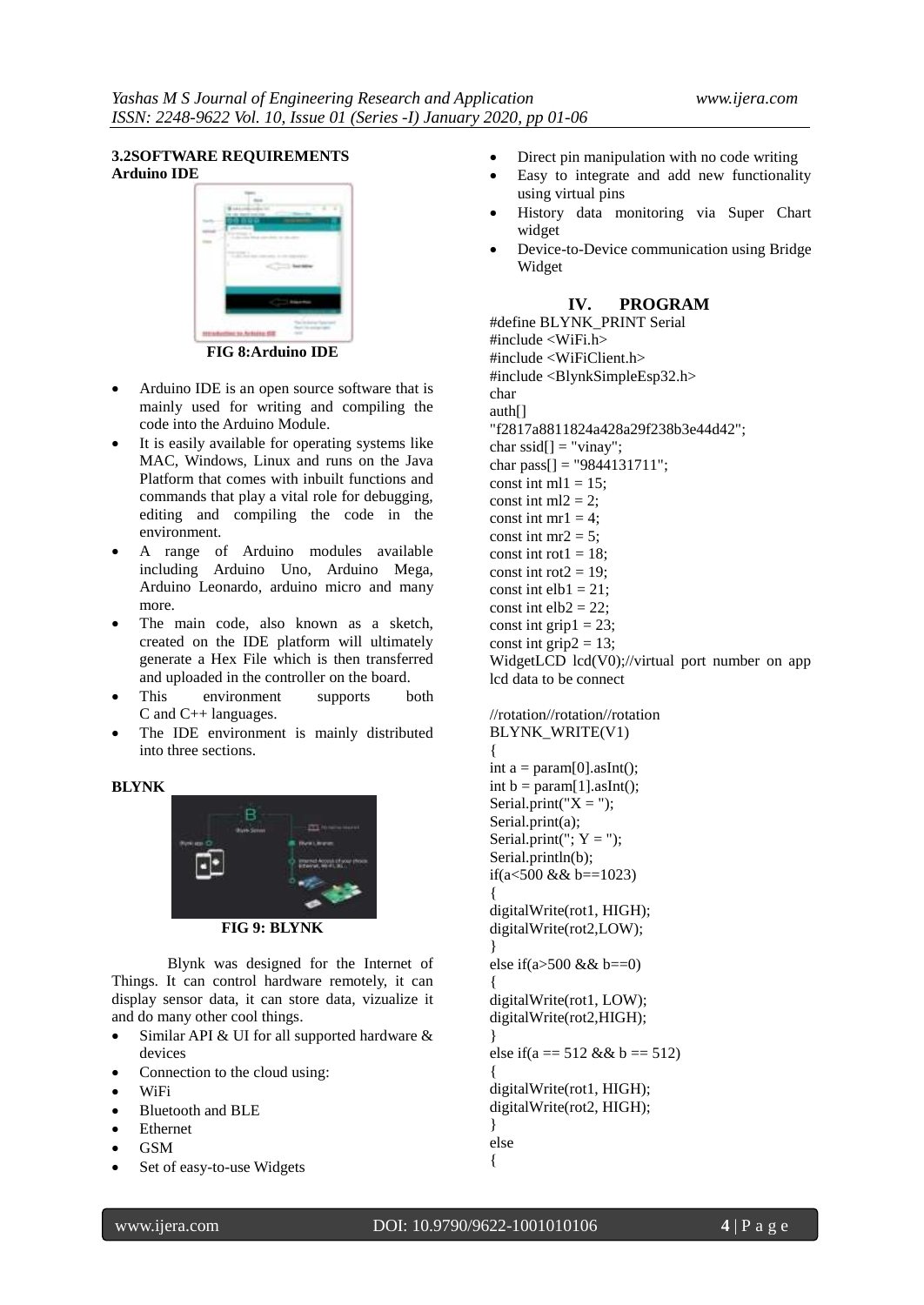} }

> //elbow//elbow//elbow//elbow BLYNK\_WRITE(V2) { int  $c = param[0].asInt();$ int  $d = param[1].asInt($ ; Serial.print(" $X =$ "); Serial.print(c); Serial.print(";  $Y =$ "); Serial.println(d); if(c<500 && d==1023) { digitalWrite(elb1, HIGH); digitalWrite(elb2,LOW); } else if(c>500 && d==0) { digitalWrite(elb1, LOW); digitalWrite(elb2,HIGH); } else if(c =  $512 \&$  d =  $512$ ) { digitalWrite(elb1, HIGH); digitalWrite(elb2, HIGH); } else { digitalWrite(elb1, HIGH); digitalWrite(elb2, HIGH); } } //gripper//gripper//gripper//gripper BLYNK\_WRITE(V3) { int  $e = param[0].asInt($ ; int  $f = param[1].asInt();$ Serial.print(" $X =$ "); Serial.print(e); Serial.print(";  $Y =$ "); Serial.println(f); if(e<500 && f==1023) { digitalWrite(grip1, HIGH); digitalWrite(grip2,LOW); } else if(e>500 && f==0) { digitalWrite(grip1, LOW); digitalWrite(grip2,HIGH); } else if(e =  $512 \&$ f =  $512$ ) { digitalWrite(grip1, HIGH); digitalWrite(grip2, HIGH); }

else { digitalWrite(grip1, HIGH); digitalWrite(grip2, HIGH); } } // movements// movements// movements BLYNK\_WRITE(V4) { int  $x = param[0].asInt()$ ; int  $y = param[1].asInt()$ ; Serial.print(" $X =$ "); Serial.print(x); Serial.print(";  $Y =$ "); Serial.println(y); if(x<500 && y==1023) { lcd.clear(); lcd.print(1, 0, "Forward"); // use: (position X: 0-15, position Y: 0-1, "Message you want to print") digitalWrite(ml1, HIGH);//forward digitalWrite(ml2,LOW); digitalWrite(mr1,HIGH); digitalWrite(mr2,LOW); } else if(x>500 && y==0) { lcd.clear(); lcd.print(1, 0, "Reverse");  $\frac{1}{2}$  use: (position X: 0-15, position Y: 0-1, "Message you want to print") digitalWrite(ml1, LOW);//reverse digitalWrite(ml2,HIGH); digitalWrite(mr1,LOW); digitalWrite(mr2,HIGH); } else if(x <= 0 & & y < 500) { lcd.clear(); lcd.print(1, 0, "Left");  $\text{/} \text{/}$  use: (position X: 0-15, position Y: 0-1, "Message you want to print") digitalWrite(ml1, HIGH);//left digitalWrite(ml2,LOW); digitalWrite(mr1,LOW); digitalWrite(mr2,LOW); } else if(x==1023 && y>500)//right { lcd.clear(); lcd.print(1, 0, "Right"); digitalWrite(ml1, LOW); digitalWrite(ml2,LOW); digitalWrite(mr1,HIGH); digitalWrite(mr2,LOW); } else if(x =  $512 \& 8 \& 9 = 512$ )//stop {